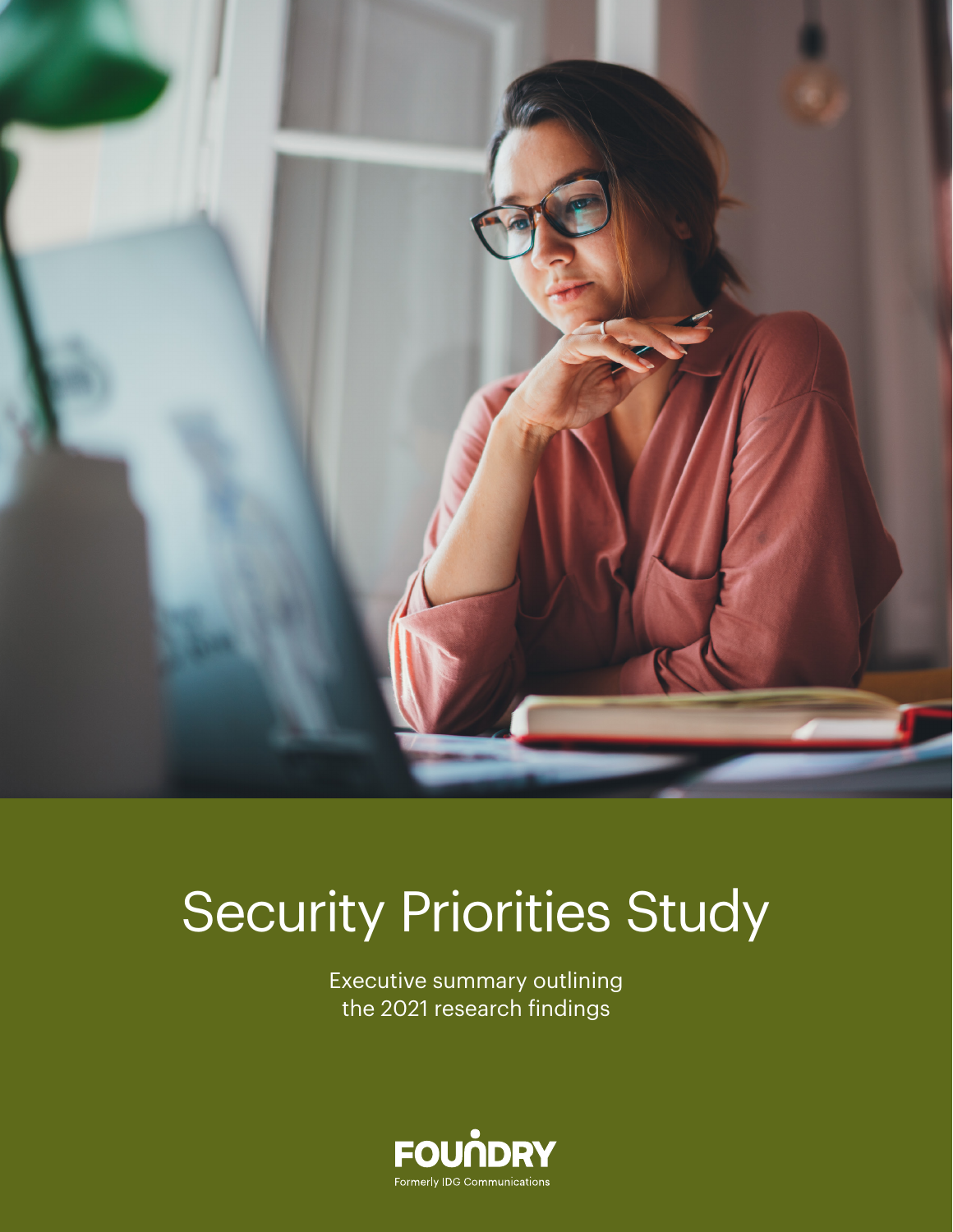**90% of security leaders believe they're falling short in addressing cyber risk.** Some are doubling security budgets, more are investing in new infrastructure, and most are outsourcing more security functions than ever.

The explosion of ransomware, zero-day attacks, third-party breaches, along with long-term remote work concerns and the integration of operational technology with IT systems have culminated into a crisis of confidence for IT security leaders.

Nine out of 10 IT and security leaders believe their organization is falling short in addressing cyber risks, according to Foundry's 2021 Security Priorities Study. In response, they're implementing best practices for proactive security strategies, investing in hardware and software to better protect sensitive data, and increasing security awareness of employees through training. In many cases, they're moving to outsource security. By 2022, one in five organizations (21%) surveyed say they will have fully outsourced security functions.

These initiatives aren't cheap, and organizations are increasing security budgets (on top of last year's security spending increases) to make it happen.

SMBs that plan to increase security budgets this year plan to double their spending on average, from an \$5.5 million last year to \$11 million over the next 12 months. By comparison, enterprises will budget an average \$123 million on security in the coming year.

Foundry's 2021 Security Priorities Study surveyed 772 IT security executives, managers, and professionals from around the globe to gain a better understanding of the current security projects that organizations are focused on today and in year ahead. The survey also looked at the issues that will demand the most time and strategic thinking for IT

and security teams, with some specific questions about operational technology environments. The survey defines a security incident as an event that indicates an organization's data or systems have been compromised. This includes a wide variety of security violations, including ransomware attacks, data breaches and third-party or supply chain breaches.

### **Average annual security budget**

**Enterprise** \$123M SMB \$11M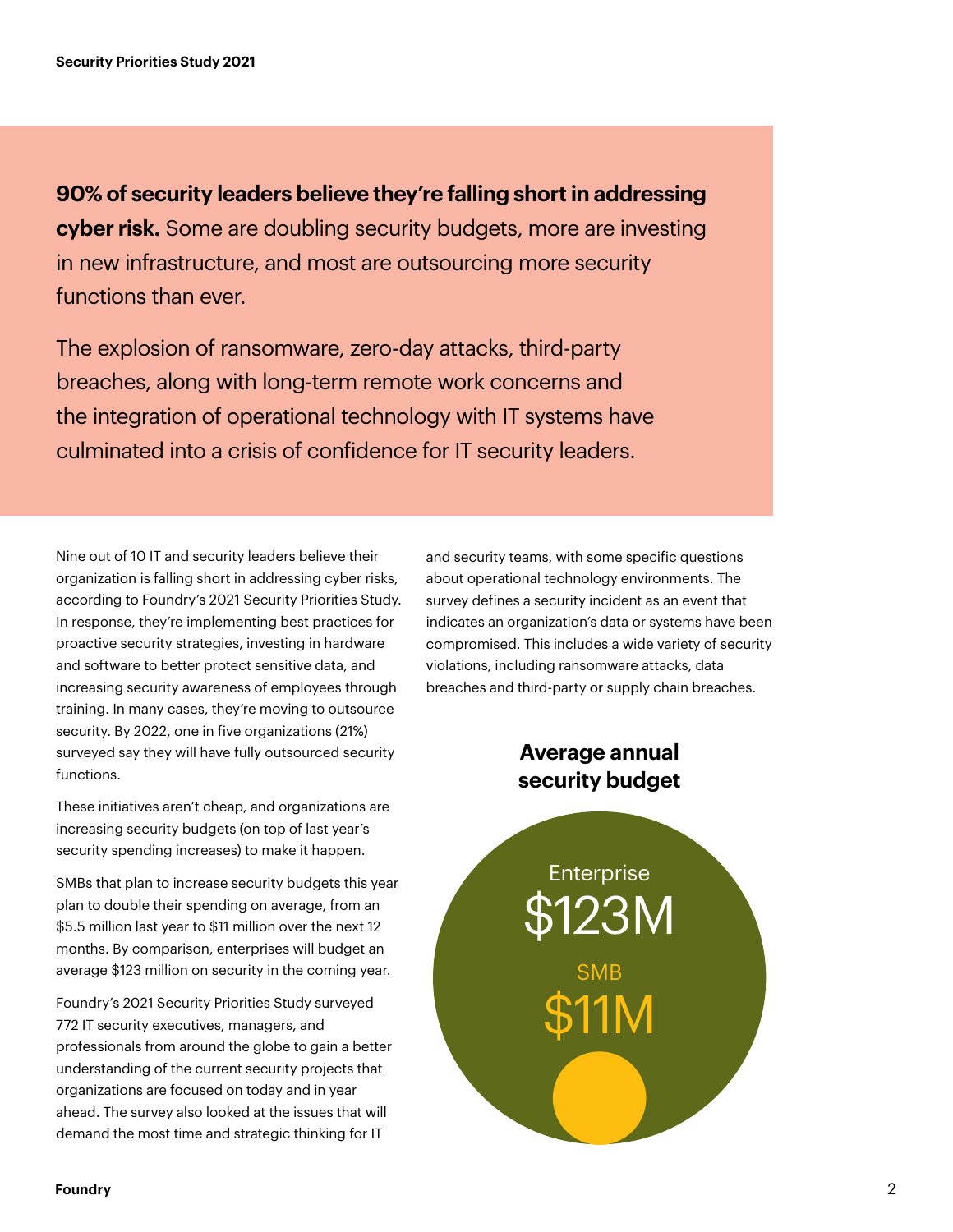#### **Most security incidents still stem from insiders**

Security leaders' perception of falling short in addressing cyber risk appears to be real. For instance, 36% of security incidents in 2020 involved employees falling victim to phishing, or other non-malicious violations of security policy. This year, that number rose to 44% of all security incidents, even after nearly half of those security leaders prioritized security training and awareness for its employees last year.

Employees weren't always to blame. Unpatched software and security lapses by third-party individuals or vendors were tied as the second leading causes of security incidents (27%), followed by misconfiguration of services or systems either onor off-premises (26%).

Surprisingly, the pandemic and other unexpected business interruptions were blamed for security incidents by just 22% of respondents.

### **Zero-day and supply chain incidents rise for enterprises**

One in five enterprises surveyed has experienced a zero-day vulnerability or a software supply chain breach (21%) in the last 12 months. By comparison, when small to midsize businesses with fewer than 1,000 employees were added to the total, zero-day vulnerabilities decreased to 10% and software supply chain breaches 9%.

A zero-day vulnerability is a software or hardware flaw that has been discovered and for which no patch exists. The discovery part is key to this, but the question of who finds out about these flaws first is crucial to how security incidents play out.

### **5.1 weeks** was the longest average time to detect a security event.

44% **of security incidents in 2021 were caused by employees falling victim to phishing scams, even after nearly half of those security leaders prioritized security awareness training for employees last year.**

A supply chain attack, or third-party attack, occurs when someone infiltrates your system through an outside partner or provider with access to your systems and data. This has dramatically changed the attack surface of the typical enterprise in the past few years, with more suppliers and service providers touching sensitive data than ever before.

### **Detection improves**

There is some good news. When bad actors infiltrate corporate systems, they don't stay hidden for long. 70% of security incidents are detected with in the first week of occurring, according to survey respondents. That's slightly lower for enterprises (63%) and higher for SMBs (80%). With quick detection times, it makes sense that 91% of all organizations are aware of what caused their security incidents over the last year. However, on average, the longest amount of time that passed before a security event was detected was 5.1 weeks – and again, this increases to 5.3 weeks for enterprise and is 4.9 for SMBs.

### **Top security priorities: be prepared, be secure, be aware**

With their shortfalls in mind, security executives' have carved out three top priorities for the next 12 months. They want to be better prepared to respond to the next unexpected security incident (48%). They also seek to better protect sensitive and confidential data (43%), and to improve security awareness of end-users through training (42%). Following close behind is upgrade IT and data security to boost corporate resiliency.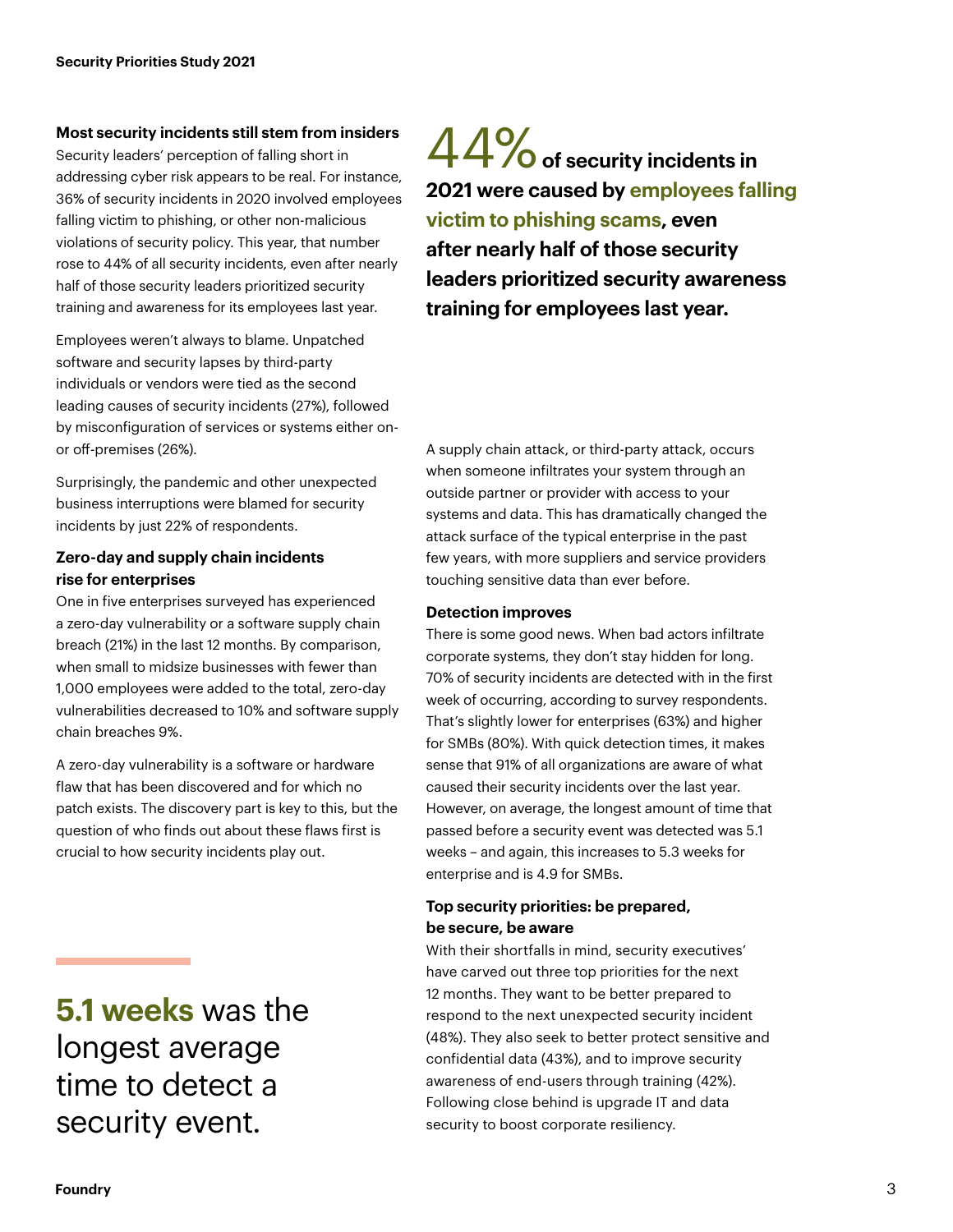### **Top security priorities for the next year**

- **1.** Be better prepared to respond to unexpected security incidents
- **2.** Better protect sensitive and confidential data
- **3.** Improve security awareness of end-users through training

Security preparedness scored even higher for SMBs, who place this as their top security priority in the coming year (53%), followed by increased security awareness training (46%). While enterprise organizations more highly rank upgrade IT and data security to boost corporate resiliency (45% vs. 38% SMB).

These priorities make sense because they address the top challenges that security leaders faced over the past year that forced them to redirect their time, including unanticipated business risks (like the pandemic), employees' awareness and training issues and dealing with a fresh crop of outside cyber threats. Security leaders were also redirected by governance and compliance regulations that have changed security requirements in many states.

### **Looking to zero trust & SOAR for answers**

To meet these priorities, security leaders are investigating an arsenal of security tools and solutions that will mitigate security risk. At the top is zero trust, with 52% of respondents currently researching or piloting the technology, and another 21% have zero trust in production, up from 18% a year ago. An additional 25% of security leaders say they plan to adopt zero trust in the next 12 months.

Zero trust technology can protect the widest swath of attack surfaces because it eliminates implicit trust in any one element, node, or service. Instead, it relies on stringent authentication and authorization processes to give users needed access to digital assets but in constrained ways that limit damage

when a breach or compromise occurs. It has even gained steam in government agencies, as the Office of Management and Budget and CISA in May issued guidance to move all federal agencies to a shared zero trust maturity model in FY 2022-2024. Funding will be a major hurdle, similar to some organizations in the private sector.

Security orchestration, automation and response (SOAR) solutions are also gaining traction, with 49% of respondents researching or piloting this security platform that coordinates information produced by a wide range of security tools and automates much of their analysis and protective responses. Ideally, SOAR platforms are meant to help organizations make better use of the resources—including both technical tools and employees—that they already have. In practice, however, there can be quirks, especially when it comes to getting ready to move to a SOAR



paradigm, but overall these offerings hold promise for making sense of all the security-related data modern enterprises need to analyze.

#### **Security outsourcing gains steam**

As vulnerabilities and attack vectors grow, more IT leaders are finding it easier and often safer to leave security to the experts.

Today, almost half (49%) of organizations say they already or will outsource some of their IT security functions over the next 12 months. An additional 13% say they already or will outsource all of their IT security functions over the next 12 months.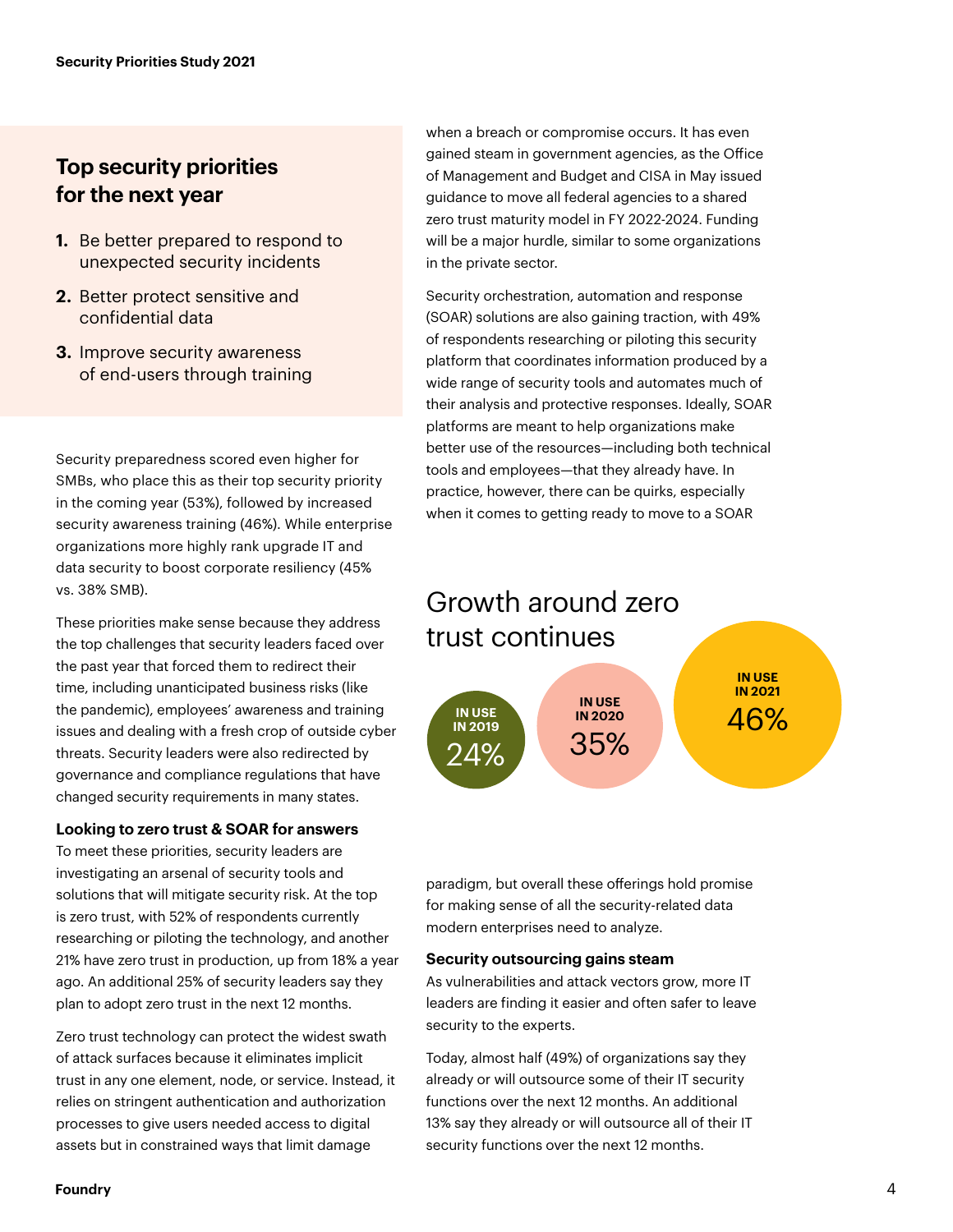### Security services currently being outsourced

**Security** evaluation services

**Network** monitoring

Endpoint monitoring

Cloud monitoring/ cloud data

protection

38% 37% 36% 35% 33% 33%

Security analytics



Security education/ awareness training

Currently, organizations most often outsource evaluation services, such as pen testing, risk assessments and security audits (38%) followed by monitoring of the network, endpoint and cloud, and security analytics (33%). But in the next 12 months, behavior monitoring/analysis (29%) and security awareness training (27%) are most likely to rise on the list of outsourced functions.

Still, 68% of organizations today handle the majority of IT security functions in-house, and that percentage is not expected to change dramatically in 2022. However, this is down from 72% in 2020. More likely, contractors and staff augmentation, which represents 20% of security functions today, will be replaced with outsourced services, leading to the increase in outsourcing numbers.

### **Top challenges forcing security leaders to redirect their time**

- **Inanticipated business risks**
- **•** Employee awareness and training
- **•** Preparing for or addressing risks from outside cyber threats
- **Budgetary constraints/** demonstrating ROI
- **Meeting governance and** compliance regulations

### **62% of organizations already or plan to outsource at least some of their security functions over the next 12 months**

#### **The budget breakdown**

When looking at overall spending of security budgets, respondents say that one-fifth of the pie will be allocated to on-premises infrastructure and equipment, and another fifth on skilled staff. Sixteen percent will be spent on on-premises software, and 10% on cloud-based security solutions. Security awareness training gets 7% of the budget, on average.

The remaining 27% will go toward services security consulting, monitoring, evaluation and incident response services.

Goals for IT spending vary by organization size. SMB's most often want to establish security best practices (59%), while enterprise security spending is driven by compliance with new security/privacy regulations and mandates (50%). Both groups want to be ready for unknown risks from sudden workforce changes or business dynamic (40% enterprise, 43% SMB).

Looking at the technologies that security leaders plan to increase their spending towards over the next 12 months, cloud data protection (30%) tops the list, followed by access controls (29%). Additional technologies include cloud-based cybersecurity services (28%), data analytics (28%) and authentication (27%).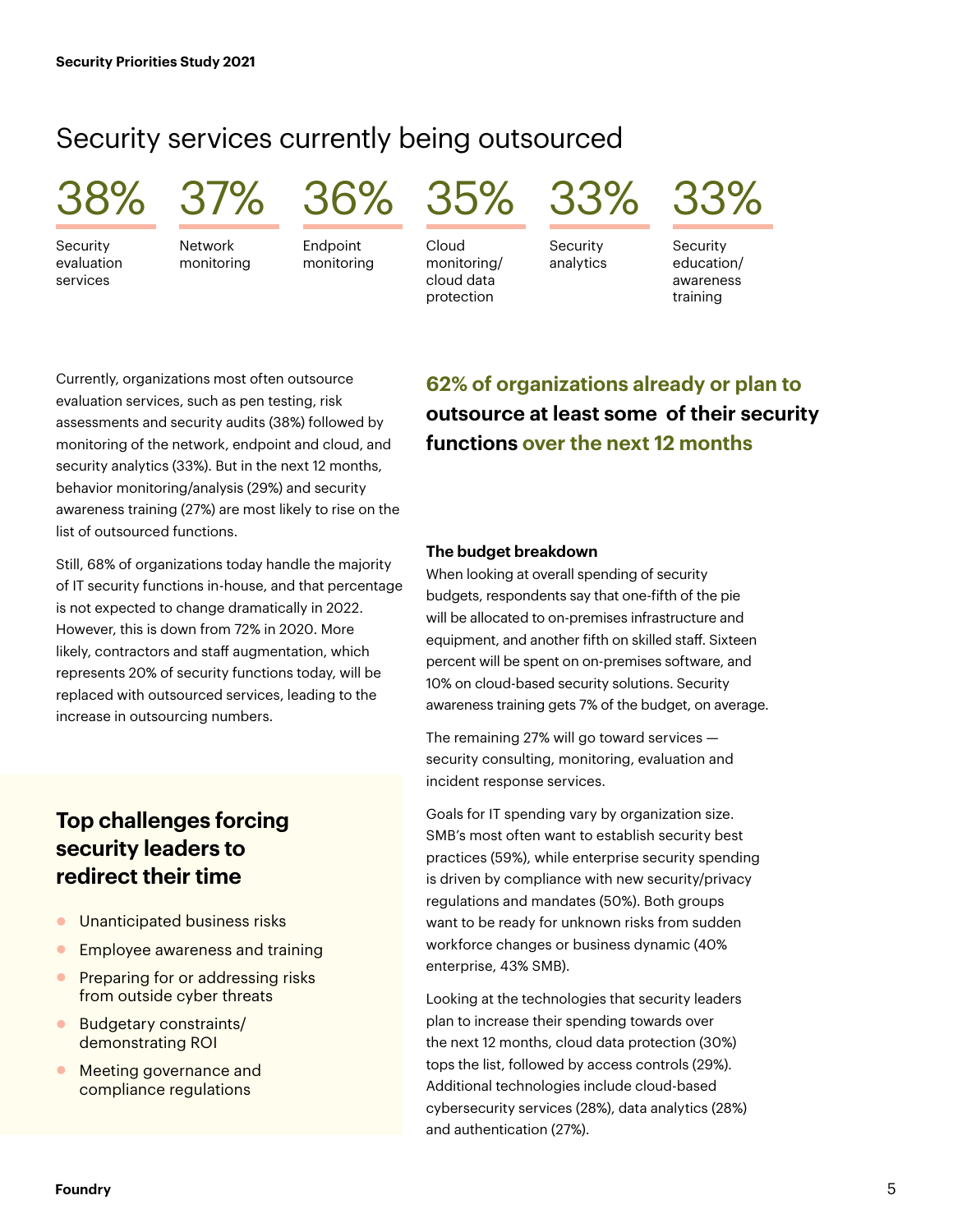### 90% of security leaders believe their organization is falling short in addressing cyber risks

#### **More on the shortfall in addressing cyber risk**

A whopping 90% of security leaders say they believe their organization is falling short in addressing cyber risks. That's up from 87% last year during the pandemic.

Among the shortfalls, enterprise IT leaders say security is not always addressed during application development, they are not investing enough security budget for people and technologies and that the security team is not involved prior to implementing new technologies (27% each). SMBs attribute their shortfalls to not investing enough in security budgets, people and technologies (32%) and not being proactive enough in security strategy (31%).

**Operational technology is a growing concern**

The convergence of operational technology (OT) and information technology and the loss of the historical "air gap" between the two has increased the risks of ransomware and other security vulnerabilities in formerly isolated OT systems.

While critical infrastructure entities are often targeted, such as solar energy panel networks, water control systems and building automation systems (BAS) have been targeted, the same techniques are being used against academic and private residency internet-of-things (IoT) devices, too.

### **Where do security leaders plan to increase spending?**

- **Cloud data protection**
- **C** Access controls
- Cloud-based cybersecurity services
- **Data analytics**
- **Authentication**

45%

**of organizations that have an OT environment report that their OT environment is connected to their IT environment** 

38%

**of security leaders with OT environments rate their vulnerability concerns as grave or significant** 

Today, 42% of all industry IT security leaders surveyed say their organization has an OT environment. Yet 45% are "not sure" if they do, suggesting a growing/ widening security gap as these operational systems connect to IT environments. (61% of manufacturing industry respondents have OT environments.)

OT environments are now connected to IT systems in 45% of organizations surveyed, and 35% acknowledge that security risks are increasing, citing technology that's outdated and with operating system no longer supported by the manufacturer (25%), and difficulty retaining the knowledge base for supporting the OT technology (23%). One third of security leaders with OT environments report "grave" or "significant" vulnerability concerns.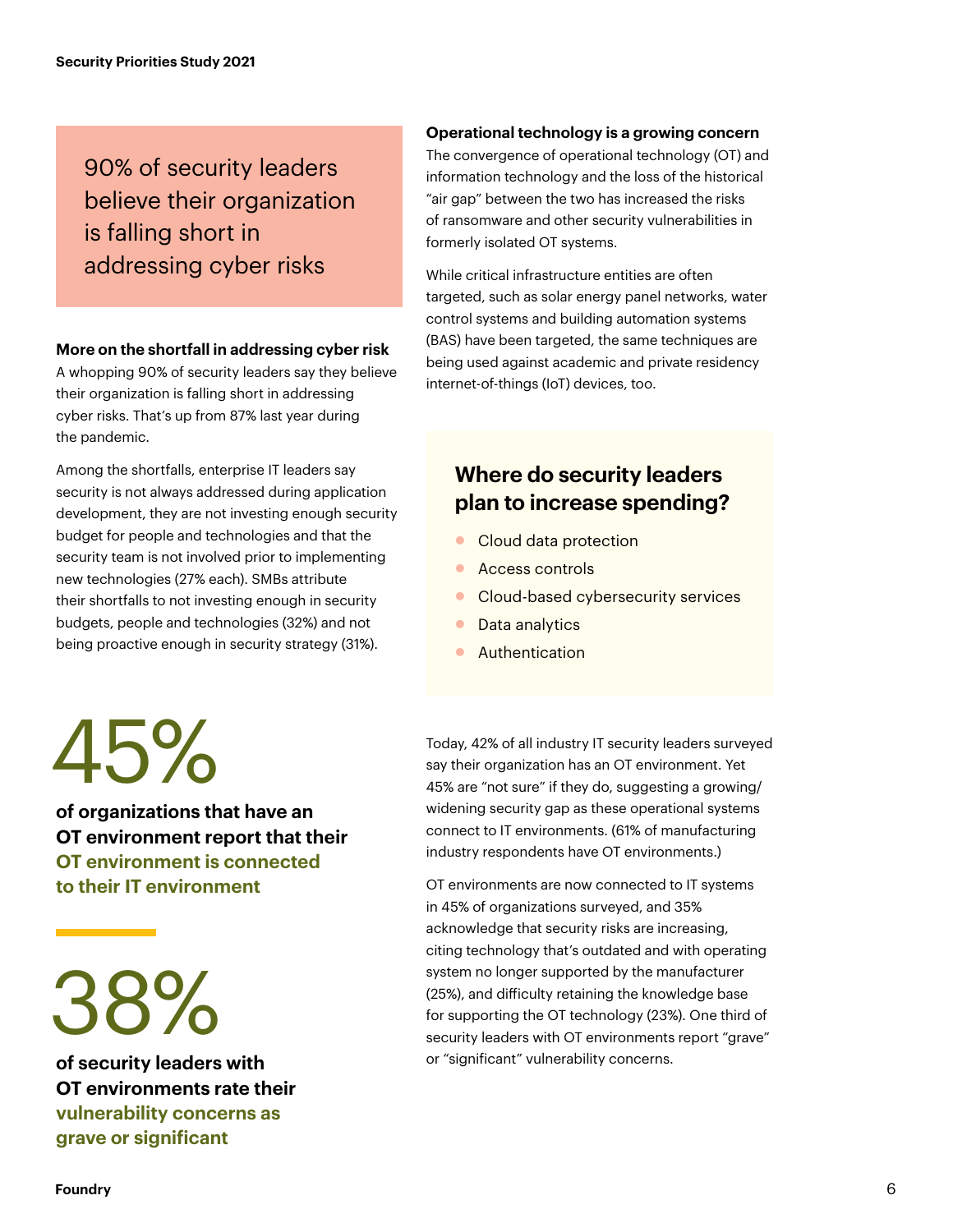#### **Conclusion**

The IT threat landscape continues to grow broader and more complex, and it's weighing on security leadership, who overwhelmingly believe that their organization is falling short addressing cyber risks as ransomware and other attacks increase, employees continue to fall for phishing scams and leadership isn't convinced of the severity of the situation.

In response, they're launching new offensives to be better prepared to respond to the next unexpected security incident, to better protect sensitive and confidential data, and to improve security awareness of employees through training.

They're looking at an arsenal of new solutions, including zero trust and SOAR solutions, as well as increased security and awareness training for employees, and outsourcing of more security functions.

Almost half of organizations (44%) are increasing security budgets to fund these initiatives, and SMBs are doubling their budgets on average to cover security best practices and the tools to be more proactive with security strategy.

#### **About the survey**

The 2021 Foundry Security Priorities Study was previously released under the IDG Communications, Inc. brand. The data was analyzed data from an online questionnaire given to 772 security professionals between August and September 2021. All respondents are involved in IT and/or corporate IT and physical security decision-making, with 77% having an executive IT or security title. Respondents represent companies primarily in the U.S (57%), with some in the Asia-Pacific region (35%) and in Europe (17%). These companies come from a variety of industries, including technology, manufacturing, financial services, professional services, healthcare, government, education, and retail. The average company has 11,535 employees.